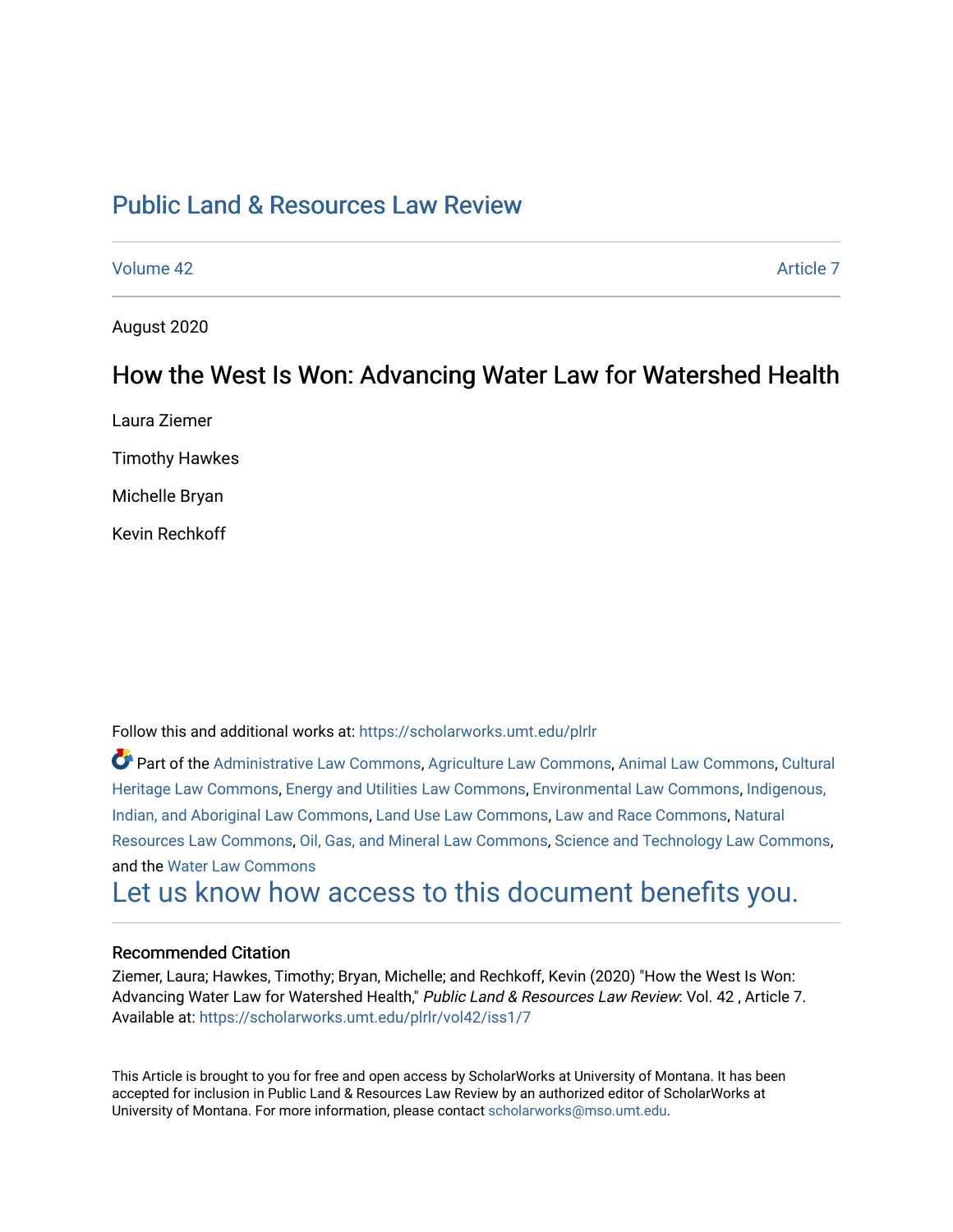#### **HOW THE WEST IS WON: ADVANCING WATER LAW FOR WATERSHED HEALTH**

### **By Laura Ziemer, \* Timothy Hawkes, \*\* Michelle Bryan, \*\*\* and Kevin Rechkoff\*\*\*\***

|  | (1) A Complete Regulatory Toolbox Provides Authority and     |  |
|--|--------------------------------------------------------------|--|
|  |                                                              |  |
|  |                                                              |  |
|  | Watershed Restoration Without Harming Water Rights 88<br>(3) |  |
|  | (4)                                                          |  |
|  | (5)                                                          |  |
|  |                                                              |  |

<sup>\*</sup> Senior Counsel and Water Policy Advisor for Trout Unlimited.

Lawyer and Utah state legislator; Co-Chair, Utah Water Strategy

Advisory Team.

Professor, Natural Resources & Environmental Law Program, University of Montana School of Law.

J.D. 2017, University of Montana School of Law.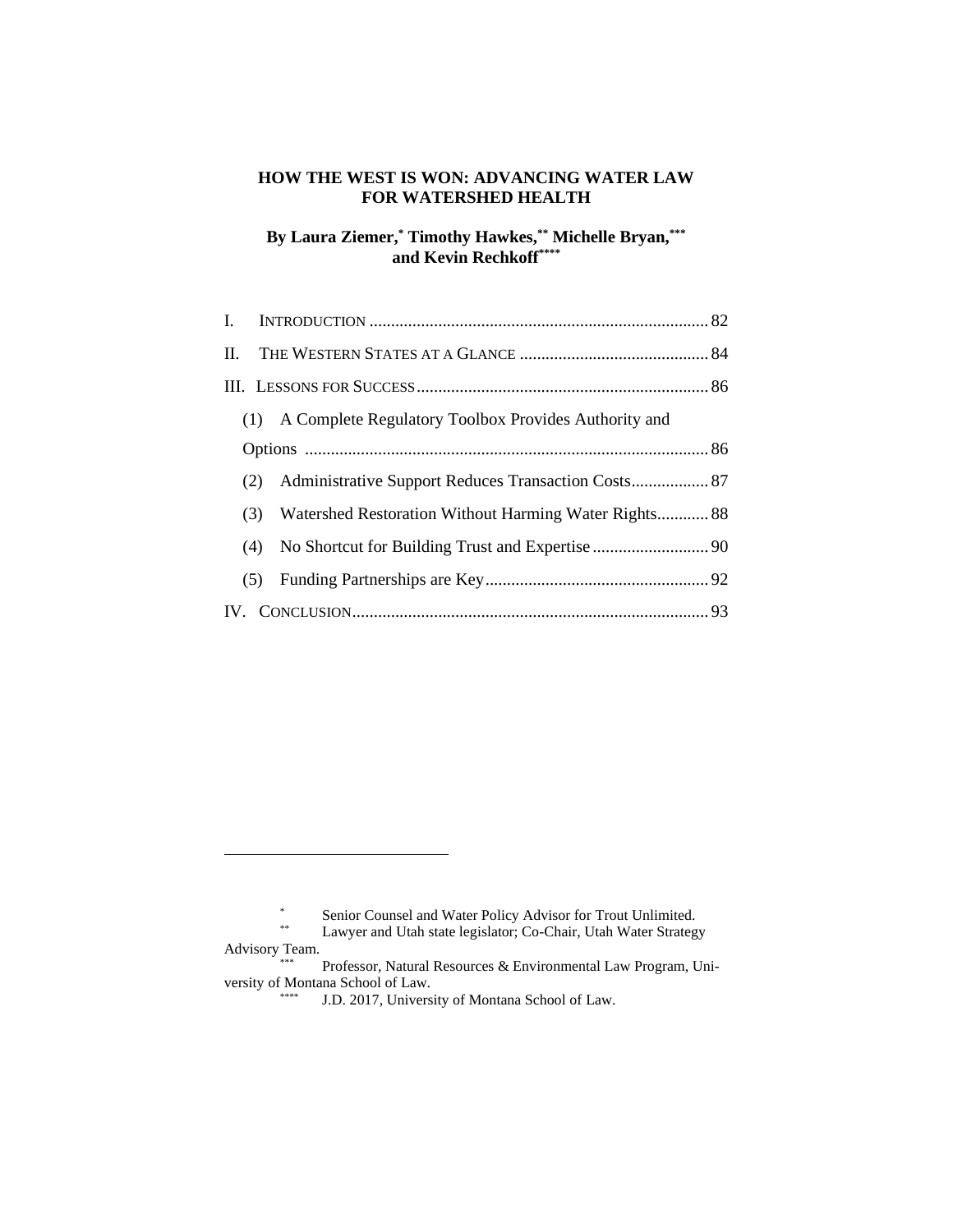### <span id="page-2-0"></span>I. INTRODUCTION

For over one hundred fifty years, diversion was a touchstone of water law in the American West. A water right generally required moving water from its natural stream channel into ditches, canals, or pipes to serve



Cottonwood Creek, tributary to Montana's Gallatin River, routinely runs dry downstream of senior water right diversions. Photo Credit: Trout Unlimited, Laura Ziemer

a range of human needs.<sup>1</sup> The resulting water storage and delivery systems represent a triumph of human ingenuity and engineering,<sup>2</sup> **but** also a largely unbroken era of habitat loss and degradation for fish and wildlife that depend on freeflowing rivers and streams for survival.<sup>3</sup> The West's state-

based water law systems, built upon the prior appropriation doctrine, legally sanction these dry rivers and streams.<sup>4</sup> Indeed, the traditional "use it or lose it" rule means that appropriators who leave water instream risk forfeiting their water rights. 5 Fortunately, in recent decades, the tide has begun to turn, and more places are harnessing the same human ingenuity

<sup>1.</sup> Norman K. Johnson & Charles T. DuMars, *A Survey of the Evolution of Western Water Law in Response to Changing Economic and Public Interest Demands*, 29 NAT. RESOURCES J. 347, 350, 387 (1989).

<sup>2.</sup> DONALD WORSTER, RIVERS OF EMPIRE: WATER, ARIDITY AND THE GROWTH OF THE AMERICAN WEST 4 (Oxford Press 1992) (1985).

<sup>3.</sup> David S. Wilcove et al., *Quantifying Threats to Imperiled Species in the United States*, 48 BIOSCIENCE, no. 8, 1998, at 607–615, 611.

<sup>4.</sup> Lawrence J. MacDonnell, *Environmental Flows in the Rocky Mountain West: A Progress Report*, 9 WYO. L. REV. 335 (2009) ("This regional shift in how people view rivers . . . turns upside down 100 years of effort to put every drop of water to some kind of direct human use . . . in which success was measured by how much water was beneficially consumed").

<sup>5.</sup> DAN A. TARLOCK, LAW OF WATER RIGHTS AND RESOURCES, § 5:91 (2016).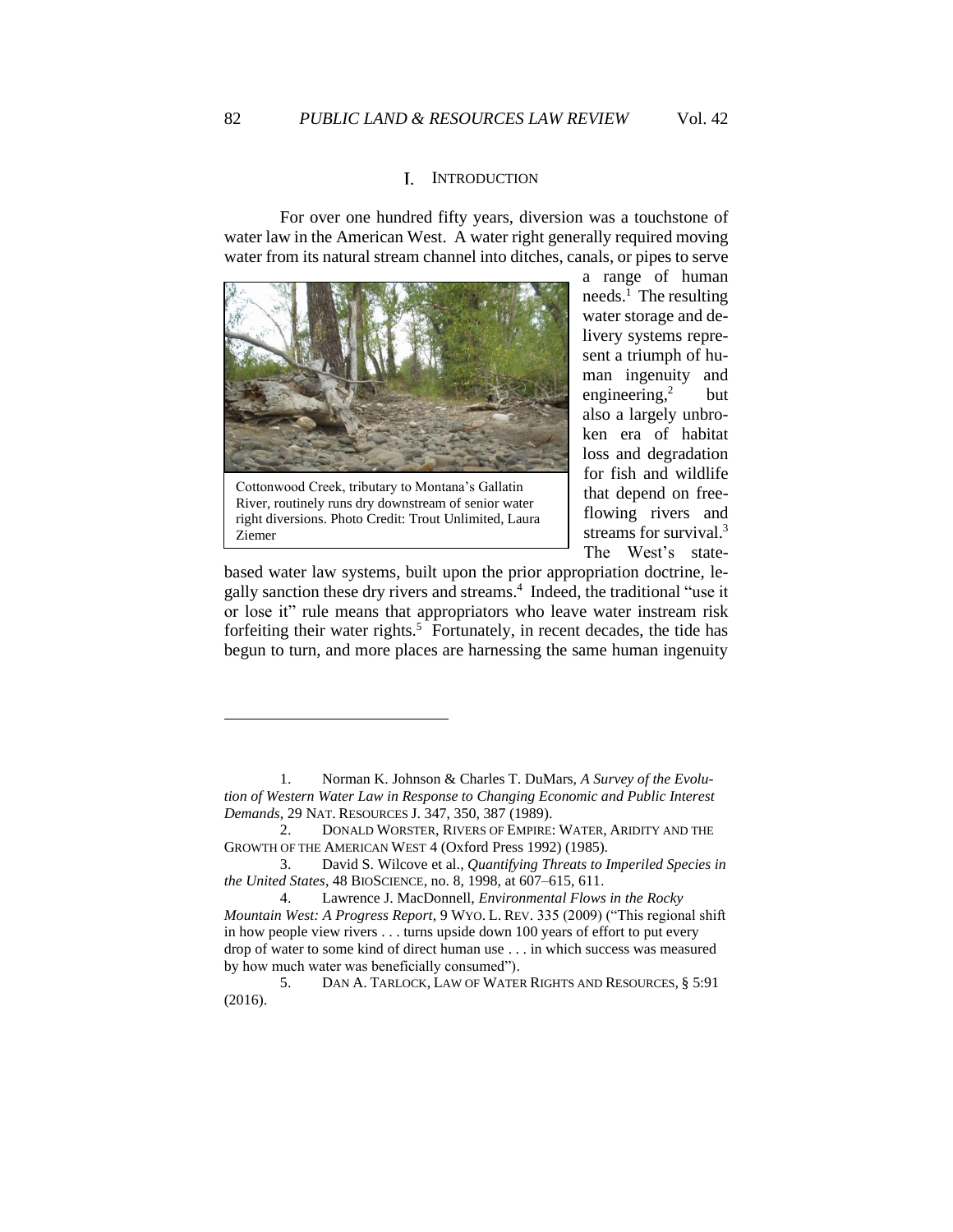that built the West to modernize water law and restore degraded habitats.<sup>6</sup> Critical gains in the law and on the ground have become all the more important as our waterways face increasing stress from climate change, drought, and urbanization. By examining these first-generation instream flow efforts, we can discern emerging strategies for the next generation of stream restoration.

This piece provides a brief overview of state instream flow authorities across the West, laying a foundation for the question, "What does an 'optimal' set of instream flow rules and practices look like?" It also analyzes how evolutions in instream flow rules have come about. Tension exists between two possible first steps: Should we first create the legal authority for instream flow protection so that on-the-ground work can follow, or should we first restore flows and habitat using existing tools and then seek to expand those tools?

That tension is rooted in this paradox: while intensely managed at the local level, water remains a fluid medium connected to the environment and communities downstream. In consequence, practitioners must adapt strategies to local conditions and also keep a steady gaze on the broader horizon of long-term policy. In some states this means prioritizing legal and regulatory reform, where conditions favor such a strategy, and in other states this means using available tools in ways that build credibility and a track record of restored streams. Under either approach, there is no substitute for engaging at the local level and building time-tested relationships while developing expertise in the field.

This piece then considers how the next generation of instream flow protection can adapt to be yet more nimble and effective. Ultimately, every western state needs a full suite of transaction tools and funding mechanisms for communities to respond to drought and dewatering at a basin scale. Yet we often need far less legal authority than we think to deliver real conservation wins on the ground. Both in the short-term and long-term, stream flow restoration involves an evolutionary process of partnerships with agricultural producers, shared learning, changing the predominant culture around water, and creating innovations in water management and watershed restoration. Pursuing legal and regulatory changes alone does not guarantee effective restoration. Rather, it requires selective

6. Steven E. Yochum, *Guidance for Stream Restoration and Rehabilitation*, U.S. DEP'T OF AGRICULTURE. (May 2016), https://www.fs.fed.us/biology/nsaec/assets/yochumusfs-nsaec-tn102-4guidancestreamrestoration.pdf.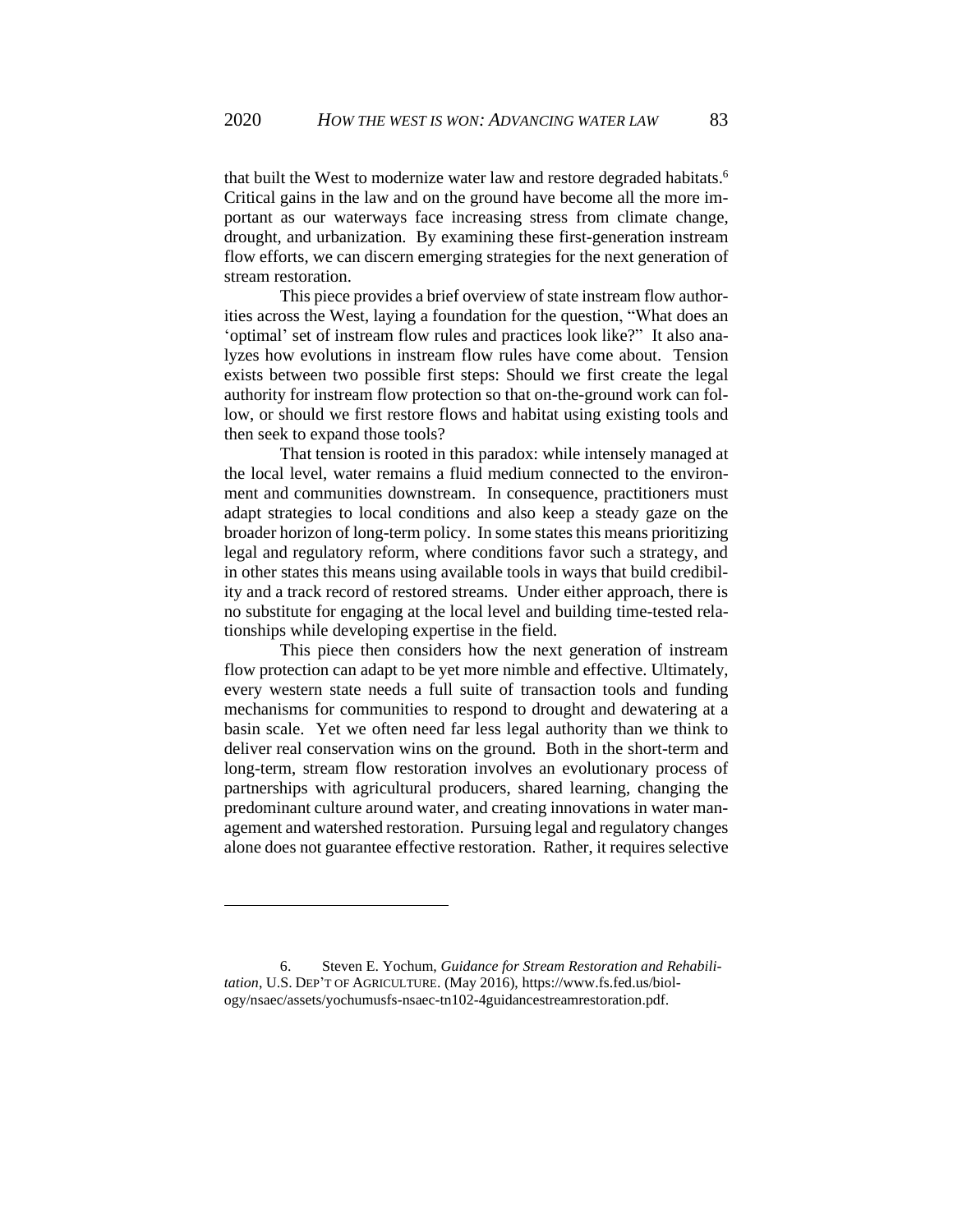use of available tools, working carefully with project partners, and reducing transaction costs to enable a greater number and volume of instream flow transactions and restoration techniques, even as practitioners seek to break new legal ground.

Although early state-based efforts necessarily focused on the authority to change a consumptive right from irrigation to instream flow to benefit a fixed reach of stream, the next evolutionary stage envisions multiple, simultaneous short- and long-term water right changes in a watershed using market mechanisms or other basin-scale, drought-response tools. While water right changes will remain elements of such efforts, we need institutional structures and administrative processes that go further. Understanding the evolution and elements of success under current state laws is essential to creating new basin-scale tools that serve agricultural, municipal, and environmental uses, while maintaining the viability of all three sectors, particularly in the face of future, extended drought. The variety and creativity of state approaches suggest we can achieve this ultimate goal of balance among multiple water uses.

#### <span id="page-4-0"></span>II. THE WESTERN STATES AT A GLANCE

The Montana Legislature passed one of the first state instream flow laws in 1969 when Senator James E. Murphy sponsored a bill to protect flows in twelve "blue-ribbon" trout streams.<sup>7</sup> This first-generation instream flow law recognized non-diversionary flows as a beneficial use but gave those flows a junior priority date. It would take Montana and other western states several more decades to authorize the change of senior irrigation rights to instream flows.<sup>8</sup> Now most western states recognize such transfers, although the formal legal tools and informal strategies vary.<sup>9</sup>

<sup>7.</sup> 1969 Mont. L. ch. 345, § 1 (authorizing Montana Fish, Wildlife, and Parks to file appropriations for instream fisheries on twelve streams and rivers); Oregon followed in 1987 (OR. REV. STAT. §§ 537.332–537.360), and Colorado in 1986 (COLO. REV. STAT. § 327-92-102(3)).

<sup>8.</sup> Montana Water Use Act § 26, 1973 Mont. Laws ch. 452, 1121 (now codified at MONT. CODE ANN. § 85-2-316 (2019)); *see also* MacDonnell, *supra* note 4.

<sup>9.</sup> *See* Adell Louise Amos, *The Use of State Instream Flow Laws for Federal Lands: Respecting State Control While Meeting Federal Purposes*, 36 EN-VTL. L. 1237 (2006).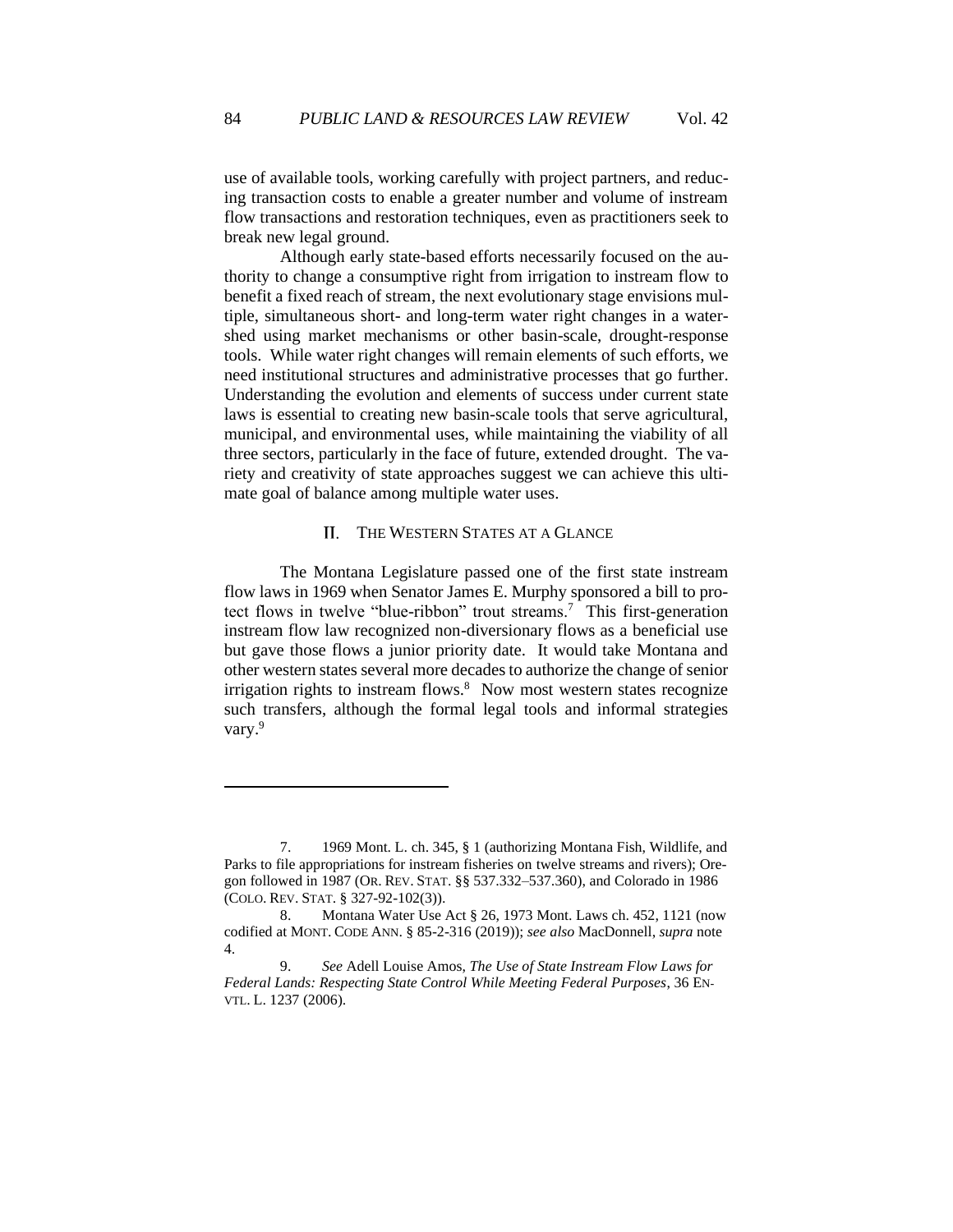The Pacific Coast states of Washington, Oregon, and California provide a model of the most complete and mature instream flow regimes, even as they illustrate the challenges of state agency implementation and the rigors of adapting a water right's purpose to meet instream flow needs. <sup>10</sup> The essential components of these laws are detailed further below.

In turn, the intermountain states of Colorado, Wyoming, Montana, Utah, and Idaho present an opportunity to expand and fine-tune statutory options to convert water rights to an instream purpose.<sup>11</sup> At the same time, the lack of statutory specificity in some of these states has lent itself to low transaction costs—demonstrating that less statutory authority can drive meaningful results based on the exercise of administrative discretion.<sup>12</sup> Utah's hard-won lesson on this point is instructive. When its legislature passed specific statutory authority for changing water rights to instream flow, the legislation engendered unforeseen implementation challenges, leading to high transaction costs and significant administrative burdens.<sup>13</sup> Montana's experience corroborates the lesson that, as statutory specificity increases, administrative flexibility can be constrained and transaction costs can increase.<sup>14</sup> Idaho's Water Supply Bank, on the other hand, yields a positive counter-example. Despite the Bank's limited geographic range in the Lehmi and Salmon River basins, it has become one of the most innovative examples of reducing transactions costs and responding to drought at a watershed scale.<sup>15</sup>

<sup>10.</sup> Laura Ziemer, Tim Hawkes & Kevin Rechkoff, *How the West is Won, Advancing State-Based Instream Flow Authorities*, TROUT UNLIMITED (Dec. 16, 2016), http://www.tu.org/sites/de-

fault/files/How\_the\_West\_is\_Won\_TU\_Rpt\_2016.pdf.

<sup>11.</sup> *Id*.

<sup>12.</sup> Leon F. Szeptycki et al., *Environmental Water Rights Transfers: A Review of State Laws Water in the West for The National Fish and Wildlife Foundation*, July 31, 2015, at 9, http://waterinthewest.stanford.edu/sites/default/files/WITW-WaterRightsLawReview-2015-FINAL.pdf.

<sup>13.</sup> *See* UTAH CODE ANN. § 73-3-30(3) (2019) (restricting private leases by type of fish protected, imposing additional administrative review and approval requirements, etc.).

<sup>14.</sup> Laura Ziemer, Stan Bradshaw & Meg Casey, *Changing Changes: A Roadmap for Montana's Water Management*, 14 U. DENV. WATER L. REV. 47, 50– 52 (2010).

<sup>15.</sup> As of January 2013, the Board held 291 minimum flow water rights that cover roughly 994 miles of streams and three lakes; *see Idaho Minimum Stream Flow Program,* IDAHO BOARD OF WATER RESOURCES, Jan. 2013, at 1,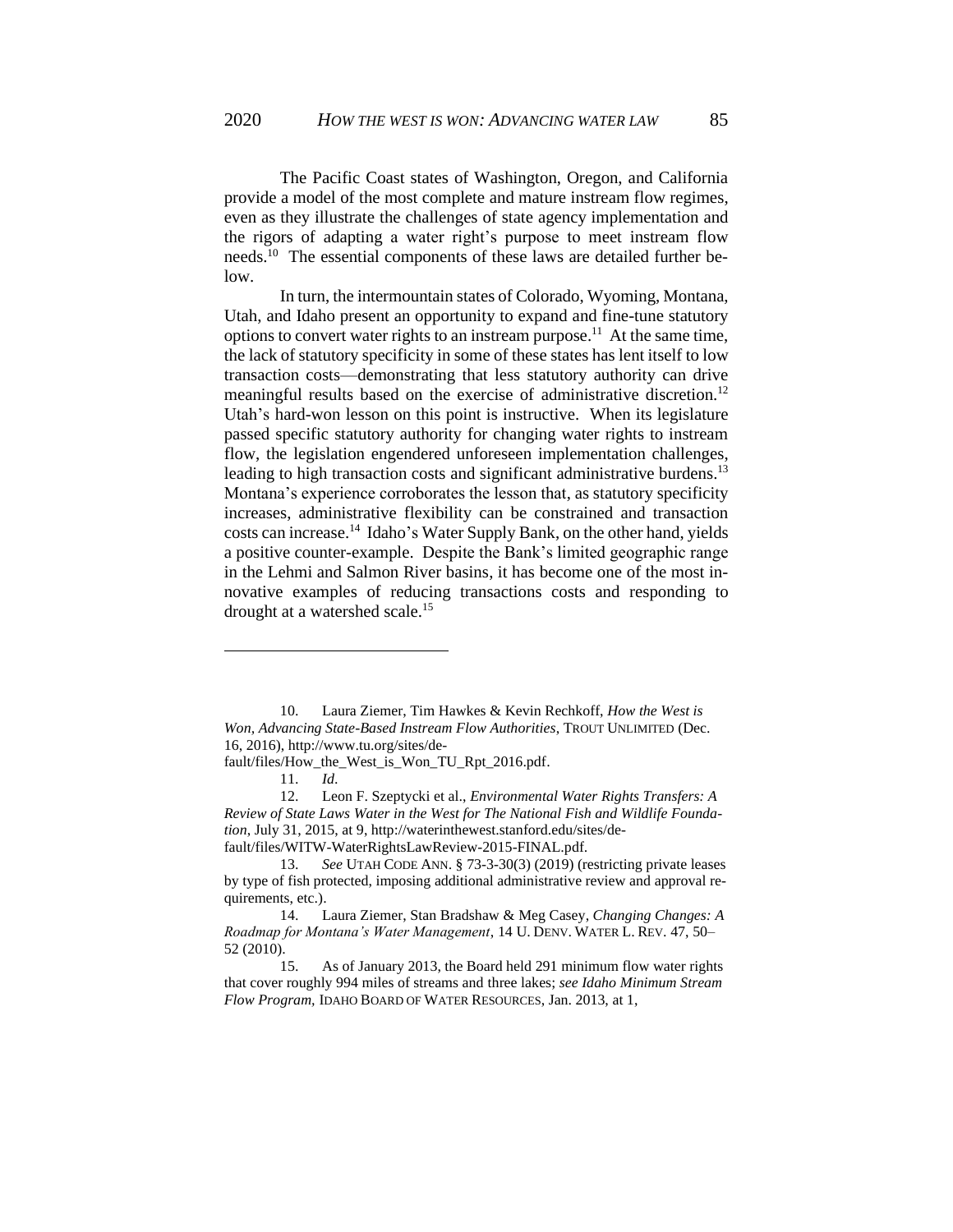

Water Supply Bank to protect instream flows even outside of the statutory-prescribed areas of the Lehmi and Salmon River basins. Photo Credit: Trout Unlimited, Kim Trotter

Looking toward the future, New Mexico, Nevada, and Arizona—states without explicit statutory authority for instream flow transactions<sup>16—have</sup> the opportunity to build on the progress made in other western states and by creating agile and flexible statutory tools that protect stream flows in the face of scarcity while maintaining low transaction costs.

### <span id="page-6-0"></span>III. LESSONS FOR SUCCESS

The West's instream flow successes and failures give rise to four key lessons for the future: the need for (1) a complete instream flow regulatory toolbox; (2) agency support for instream flow restoration; (3) watershed restoration without harming water rights; (4) on-the-ground trust and expertise; and (5) strong funding partnerships.

<span id="page-6-1"></span> $(1)$ A Complete Regulatory Toolbox Provides Authority & Options

Taken collectively, the Pacific Coast states showcase a complete toolbox of instream flow water rights:

https://idwr.idaho.gov/files/iwrb/2013/201301-Minimum-Stream-Flow-Brochure.pdf.

<sup>16.</sup> Szeptycki et al., *supra* note 12, at 20–21, 37, and 40.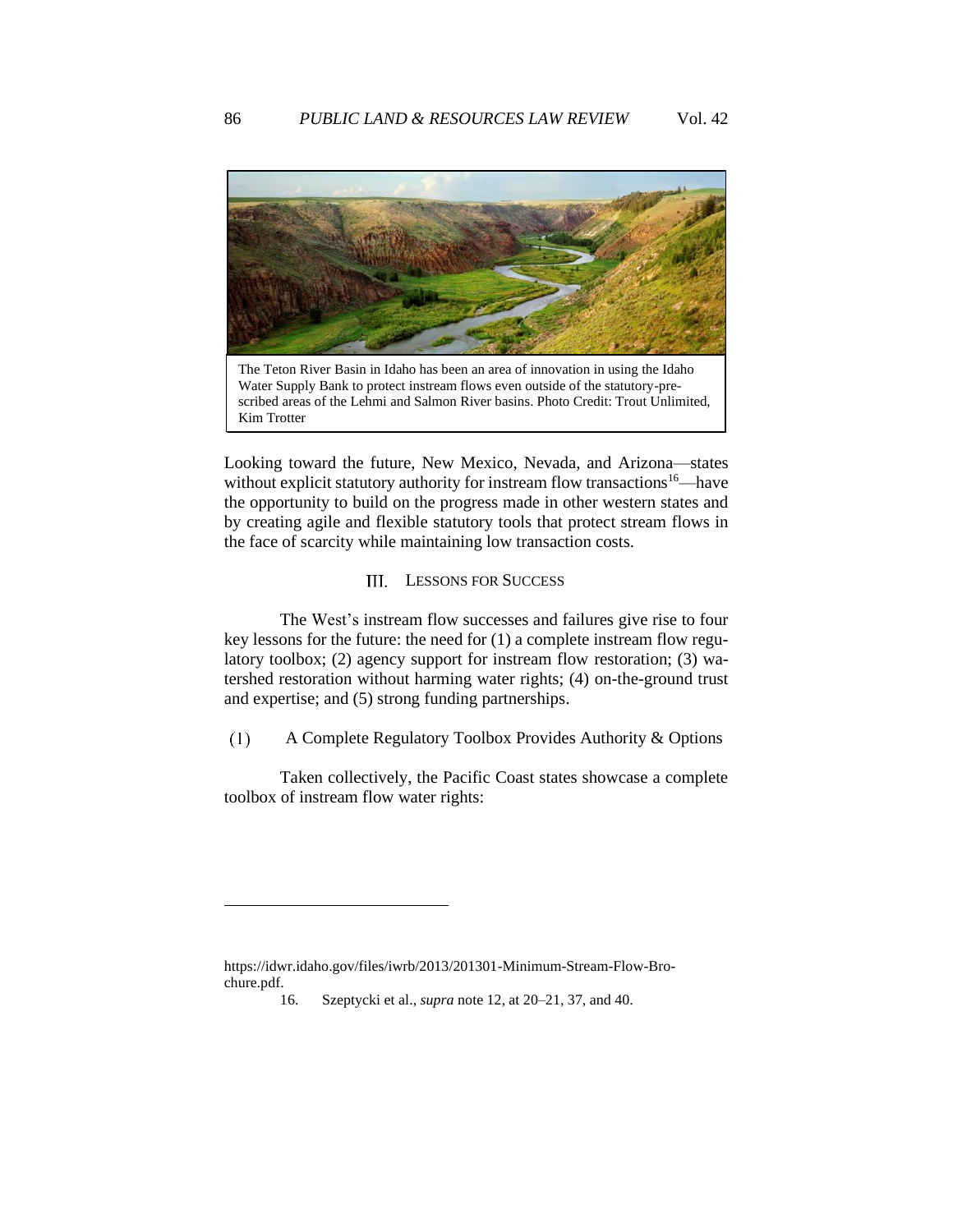- Authority for permanent and short-term water right changes to instream flow rights, held by state agencies (CA, OR and WA), private parties, federal agencies, or local entities (CA).<sup>17</sup>
- Authority to add or "stack" an instream use onto an existing consumptive use and alternate between those uses  $(CA)$ .<sup>18</sup>
- Authority to transfer water conserved through irrigation efficiencies to instream flow (CA, OR, and WA).<sup>19</sup>
- Expedited review for short-term changes to instream flow  $(OR)$ ,<sup>20</sup> or for temporary water right donations to an instream purpose  $(WA)$ .<sup>21</sup>
- Relatively low transaction costs on water right changes to instream flow, and state agencies with programs that promote instream water rights (OR and WA). $^{22}$

The Intermountain West states each have some form of one or more of these elements, although no Intermountain state has all of them.

 $(2)$ Administrative Support Reduces Transaction Costs

<span id="page-7-0"></span>Legal authority for instream flow rights and state administration of those rights go hand-in-hand to create conditions for success.<sup>23</sup> Administrative hurdles directly correlate with transaction costs—the time, expense, and risk inherent in water right changes—and play a decisive role in the success of using water rights to benefit instream flows. When state agencies work towards instream flow restoration, notably in Oregon and Washington, it facilitates instream flow transactions in ways that make

<sup>17.</sup> WASH. REV. CODE § 90.42 (2019); OR. REV. STAT § 537.350 (2019); CAL. WATER CODE § 1707 (2019).

<sup>18.</sup> California State Water Resources Control Board, *In re Petition for Reconsideration of Order Approving 1707 Petition for Dedication of Instream Flow*, Order WR 2011-0001-EXEC, available at http://www.waterboards.ca.gov/waterrights/board\_decisions/adopted\_orders/orders/2011/wro2011\_0001.pdf.

<sup>19.</sup> Wash. Rev. Code § 90.42; Or. Red. Stat. § 537.350; Cal. Water Code § 1707.

<sup>20.</sup> Szeptycki et al, *supra* note 12, at 13.

<sup>21.</sup> WASH. REV. CODE § 90.42.080(5) (2014).

<sup>22.</sup> Wash. Dep't of Ecology, *Trust Water Rights Program,* (May 23, 2017), http://www.ecy.wa.gov/programs/wr/market/trust.html; Oregon Water Resources Dep't, *Flow Restoration in Oregon*, (May 23, 2017), https://www.oregon.gov/owrd/pages/mgmt\_instream.aspx.

<sup>23.</sup> Szeptycki et al, *supra* note 12, at 20–21, 37, 40.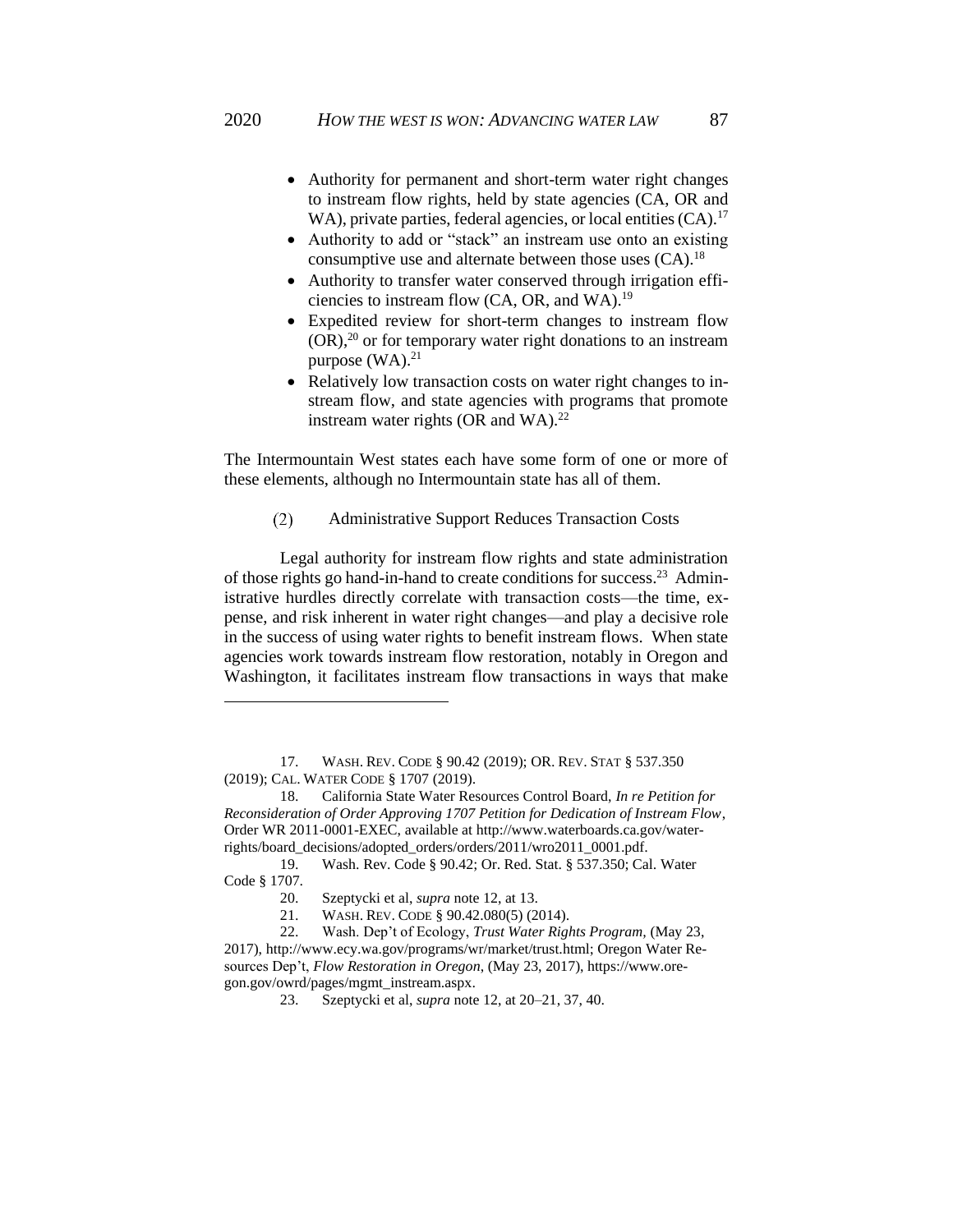statutory legal authorities more effective.<sup>24</sup> Idaho's Water Supply Bank, described above, tells another compelling story of how minimizing the time, expense, and risk associated with water right changes can lead to dramatic results in restoring flows, despite other limitations in a state's statutory toolbox.<sup>25</sup> In contrast, California, which has had the most complete statutory regime of any western state for twenty-five years, made almost no headway because its administrative process was complex, slow, and burdensome.<sup>26</sup> Recently, however, California has begun streamlining its water right transfer process and improving state administration, demonstrating how important these ingredients are for success. $27$ 

<span id="page-8-0"></span> $(3)$ Watershed Restoration Without Harming Water Rights

Water scarcity is the most dramatic, predicted expression of climate change for the western United States. A shrinking western snowpack and hotter temperatures, together with more frequent droughts, floods, and wildfires, are already challenging westerners and are predicted to intensify. Outside of the Colorado River Basin, western reservoirs capture less than ten percent of snowmelt. Even with the Colorado River Basin's reservoir storage capacity at four hundred percent of annual average snowmelt, its reservoirs are at historically low levels due to two decades of unprecedented drought conditions.<sup>28</sup> Building bigger or more reservoirs is neither a cost-effective nor scalable solution to a shrinking snowpack or to more precipitation coming as floods.

In contrast, new watershed restoration approaches are creating a response to water scarcity that simultaneously addresses the economic precariousness of western ranch lands, a shrinking snowpack, and more extreme precipitation events. These approaches reverse-engineer the lost natural water storage in degraded watersheds, creating ecological benefits while reducing drought and flood risk—an approach aligned with getting ahead of climate-change impacts in marginal environments.

<sup>24.</sup> Wash. Dep't of Ecology, *supra* note 22; Oregon Water Resources Dep't, *supra* note 22.

<sup>25.</sup> IDAHO CODE §§ 42-1506, 42-1765A (2016); *Idaho Minimum Stream Flow Program*, *supra* note 15.

<sup>26.</sup> Szeptycki et al, *supra* note 12, at 23.

<sup>27.</sup> Water Quality, Supply, and Infrastructure Improvement Act of 2014, Assembly Bill No. 1471, Ch. 188 (Cal. 2014).

<sup>28.</sup> (Bureau of Reclamation site for Lakes Powell and Mead reservoir levels).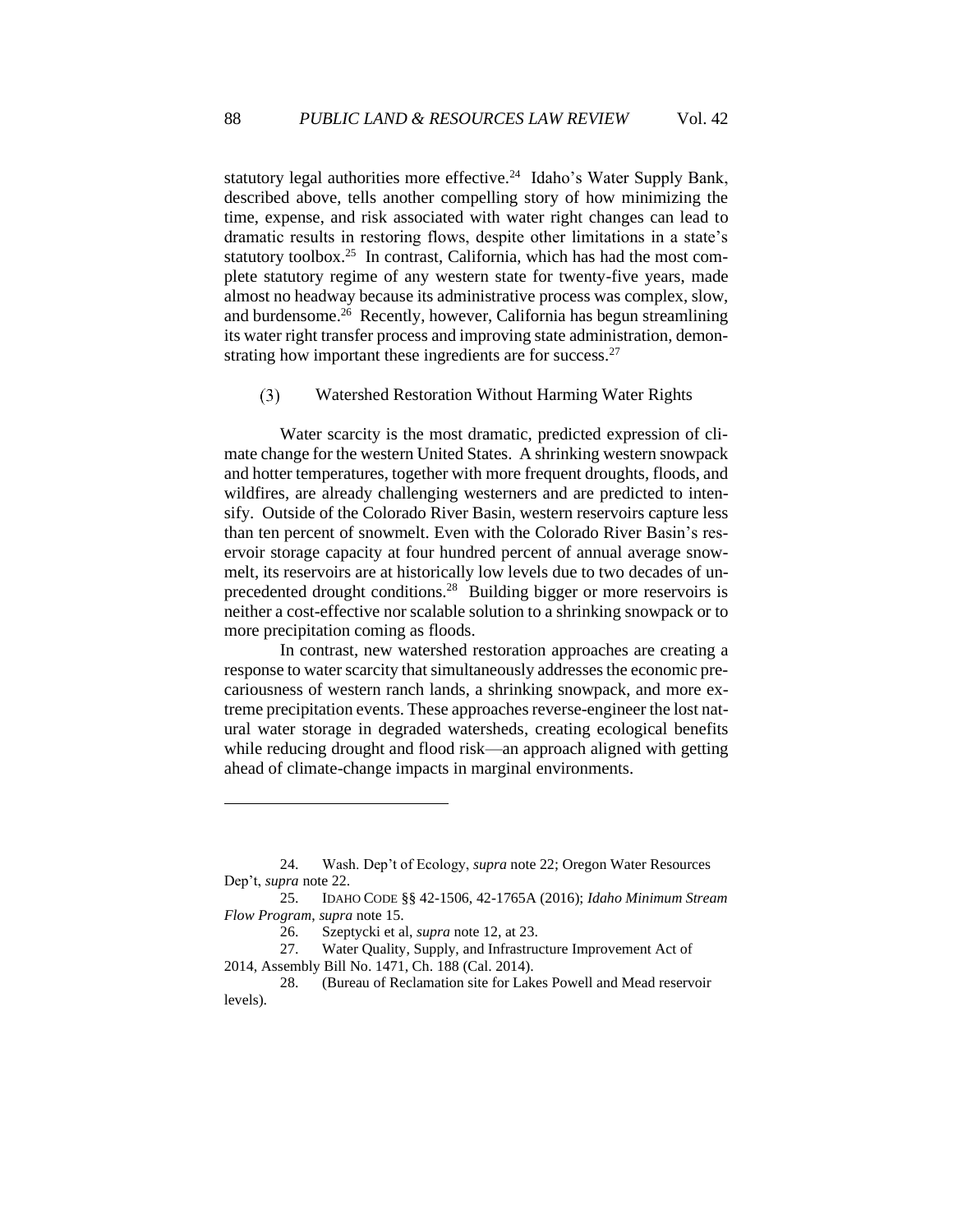From upper-watershed range lands to watersheds supplying municipalities' drinking water, restoring the lost capacity of the landscape to act as a "sponge" to absorb snowmelt and flood events reduces flood risk while providing resilience during drought and wildfire. As a case in point, a growing community of practice shows that the construction of "artificial beaver dams" ("ABDs") and "beaver dam analogues" ("BDAs") can when properly designed and deployed—make an important contribution to restoring lost hydrologic function.<sup>29</sup> In general terms, ABDs and BDAs are structures introduced into degraded, incised stream channels to restore hydrologic functions in floodplain areas that previously supported wet meadow and wetland systems, but have experienced significant levels of erosion and stream channel degradation following the extirpation of beaver, ditching of wetlands, and landscape-level vegetation removal.<sup>30</sup> This type of restoration is also referred to as "process-based restoration" because it harnesses natural geomorphic stream processes to enhance the restoration outcome over time.<sup>31</sup>

Some western states have now enshrined watershed restoration and protection as integral components of state water supply law. In California, for example, the 2016 Legislature passed AB 2480, which provides:

> It is hereby declared to be the established policy of the state that source watersheds are recognized and defined as integral components of California's water infrastructure [and] ... Recognizing the critical role of source watersheds in enhancing water supply reliability, the maintenance and repair of source watersheds is eligible for the same forms of financing as other water collection and treatment infrastructure.<sup>32</sup>

<sup>29.</sup> *See generally* Joe Wheaton et al., Low-Tech Process-Based Restoration of Riverscapes: Design Manual (2019), *available at* https://www.researchgate.net/publication/332304757\_Low-Tech\_Process-Based\_Restoration\_of\_Riverscapes\_Design\_Manual\_Version\_10.

<sup>30.</sup> *Id*. at 6-16.

<sup>31.</sup> *Id*.

<sup>32.</sup> CHAPTER 695, Section 108.5 of the Water Code (emphasis added).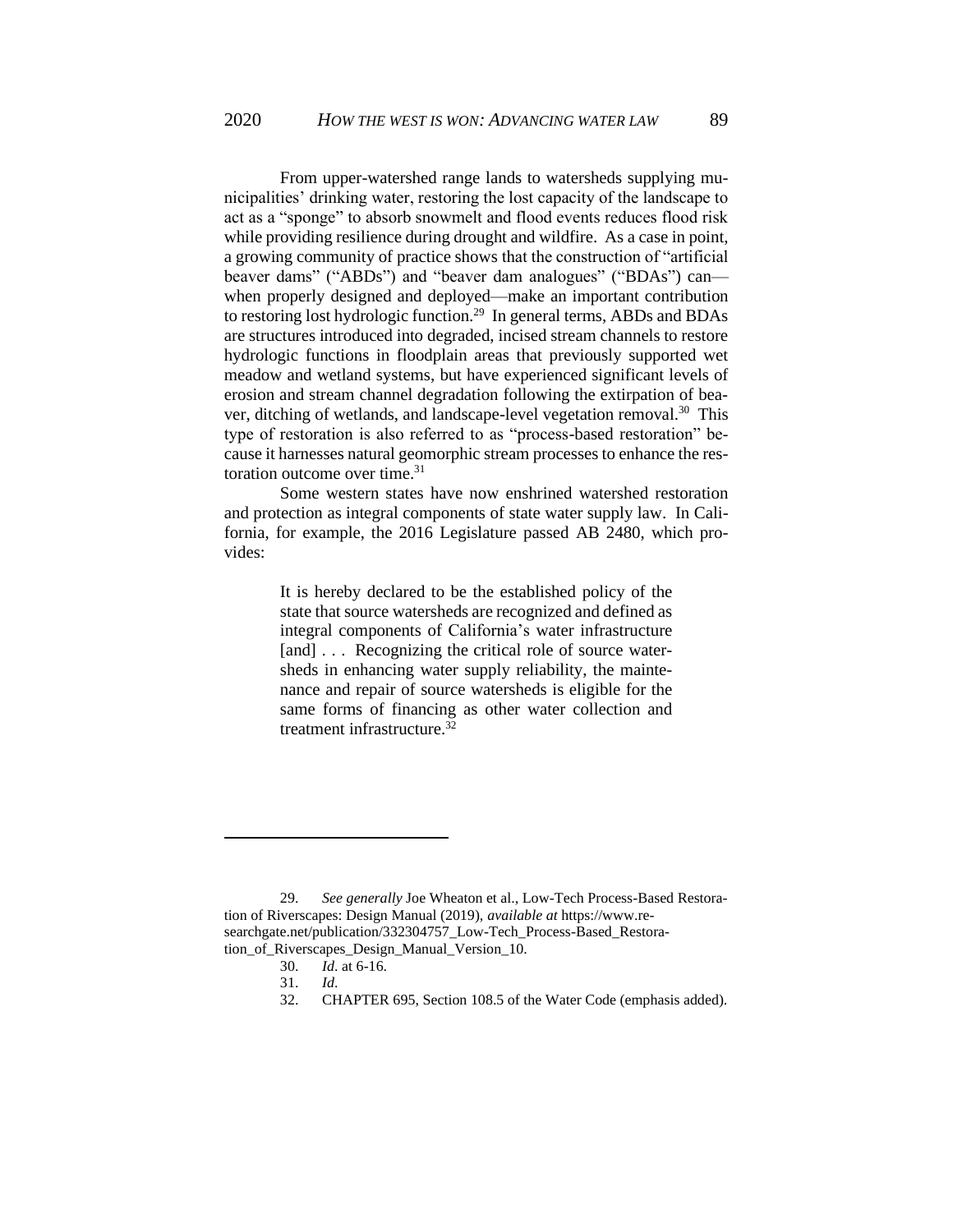The 2017 Montana Legislature passed a similar bill, recognizing the importance of watershed function to water supply and making watershed restoration eligible for some state programs providing water infrastructure funding.<sup>33</sup>

The landscape-scale restoration of hydrologic function has had state agencies, water right holders, and restoration practitioners wrestling with how such restoration fits into the prior appropriation scheme. Similar to water right changes for instream flow, hydrologic restoration also must be done without harming existing water rights. What sets restoration of hydrologic function apart from instream flow changes, however, is that restoration actions are bringing stream conditions back to those found at the time of the first, and most senior, appropriators. Montana has issued agency guidance recognizing this, and has provided guidelines for addressing watershed restoration projects in the context of water rights.<sup>34</sup> Utah has similarly issued guidance, but requires a one-time, temporary high-water "storage" right for the hydrologic restoration that delays those peak flows on the landscape in the form of transient floodplain water retention.<sup>35</sup> Idaho's recently-minted guidance, in turn, focuses on the need to notify downstream water right holders.<sup>36</sup> Over time, hydrologic restoration and watershed function will no doubt find their place within the prior appropriation doctrine, much like instream flow rights.

#### No Shortcut for Building Trust and Expertise  $(4)$

<span id="page-10-0"></span>Across western states, conservation non-governmental organizations ("NGOs") have played an essential role in advancing instream flow resto-

<sup>33.</sup> HB 424, 65th Montana Legislature.

<sup>34.</sup> *See generally* Montana Department of Natural Resources and Conservation, Guidance for Landowners and Practitioners Engaged in Stream and Wetland Restoration Activities (Mar. 9, 2016), *available at* http://dnrc.mt.gov/divisions/water/water-rights/docs/new-appropriations/stream-wetland-restoration-waterright-guidance-04-16.pdf.

<sup>35.</sup> Utah Department of Natural Resources, Policy for Beaver Dam Analogue (BDA) Construction 1–2 (Dec. 28, 2018), https://www.waterrights.utah.gov/wrinfo/policy/20181228-Policy%20for%20Beaver%20Dam%20Analogue%20(BDA)%20Construction.pdf

<sup>36.</sup> Idaho Department of Water Resources, Processing Joint Applications for Permit Proposing Beaver Dam Analogs and Post Assisted Log Structures 2–4 (Dec. 19, 2019).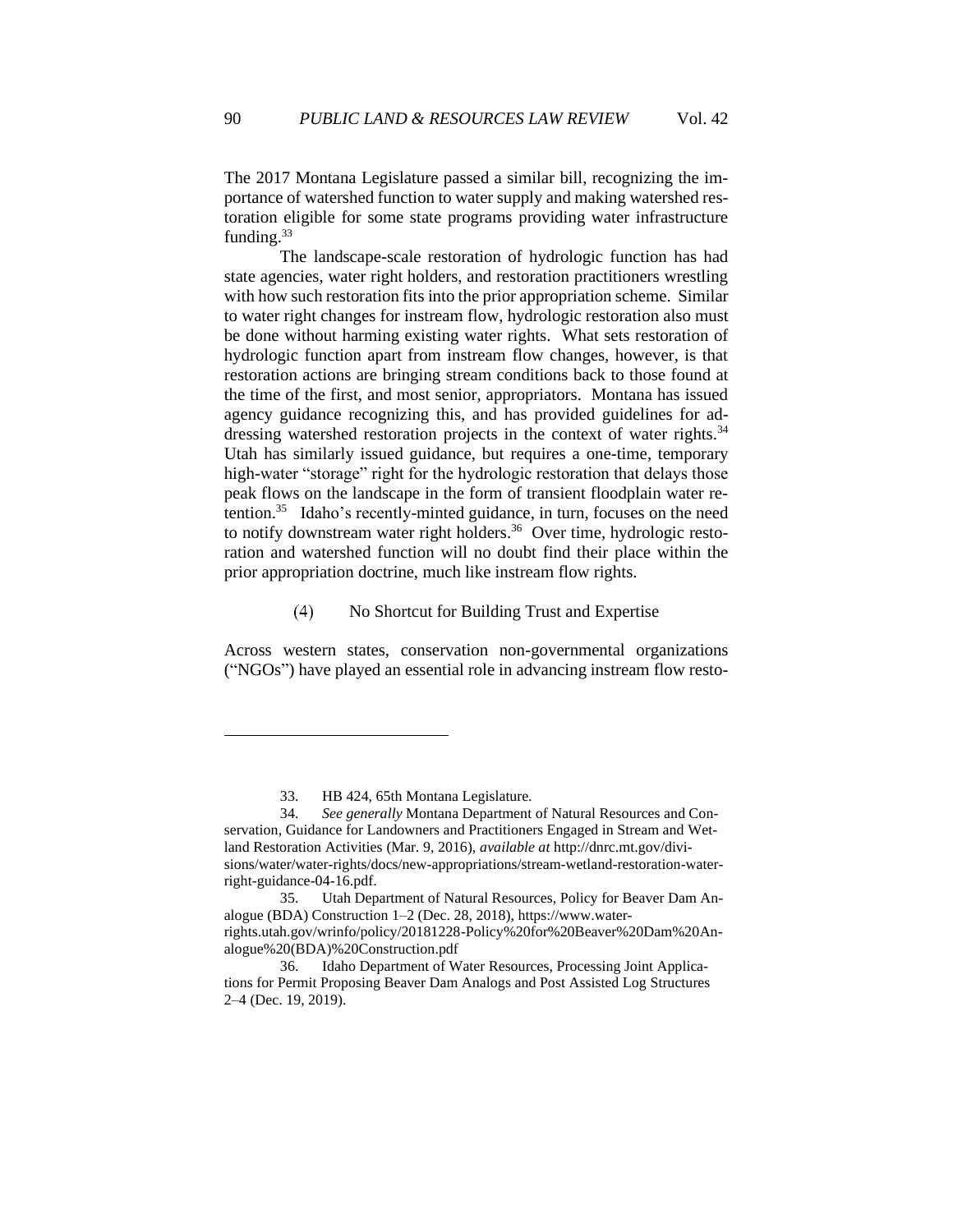ration. Every state has needed a sustained investment of NGO time, energy, and experience to make progress.<sup>37</sup> In Wyoming, for example, after state agency efforts produced limited results, Trout Unlimited ("TU") implemented hundreds of stream restoration, channel improvement, and fish passage projects with Wyoming ranchers over the course of a decade.<sup>38</sup> In Wyoming's upper Green River Basin, a tributary to the Colorado River, TU built relationships within the agricultural community that in turn maximized new funding for agreements to reduce irrigation and leave water instream. TU's status as a trusted partner likewise facilitated favorable treatment of these agreements at the Wyoming State Engineer's office, protecting the ranchers' water rights from risk of forfeiture.<sup>39</sup> These onthe-ground experiences have set the stage for Wyoming to codify water right changes to instream flow that would have been non-starters just a decade ago.



Testimony to real collaboration in Utah is a joint "No Trespassing" sign between the South Weber Irrigation District and "Trouts Unlimited" on a joint project that upgraded a diversion structure. Photo Credit: Trout Unlimited, Scott Yates

In neighboring Utah, TU took a different approach, but one that still relied on building re-

lationships with decisionmakers and water right owners and developing deep expertise in the field.<sup>40</sup> Initially, TU invested time in

<sup>37.</sup> *How the West is Won, supra* note 10.

<sup>38.</sup> Lawrence J. MacDonnell, *Enhancing Stream Flows in Wyoming Final Report* PI, UNIVERSITY OF WYOMING COLLEGE OF LAW, (2011), https://www.uwyo.edu/owp/\_files/project30finalreport.pdf.

<sup>39.</sup> Cory Toye, *Ranchers volunteer to save water, trout*, (May 10, 2017), http://www.tu.org/blog-posts/ranchers-volunteer-to-save-water-trout.

<sup>40.</sup> Governor's Water Strategy Advisory Team, *Recommended State Water Strategy*, (Sept. 2016), http://www.envisionutah.org/images/WaterStrategyPlan091216.pdf.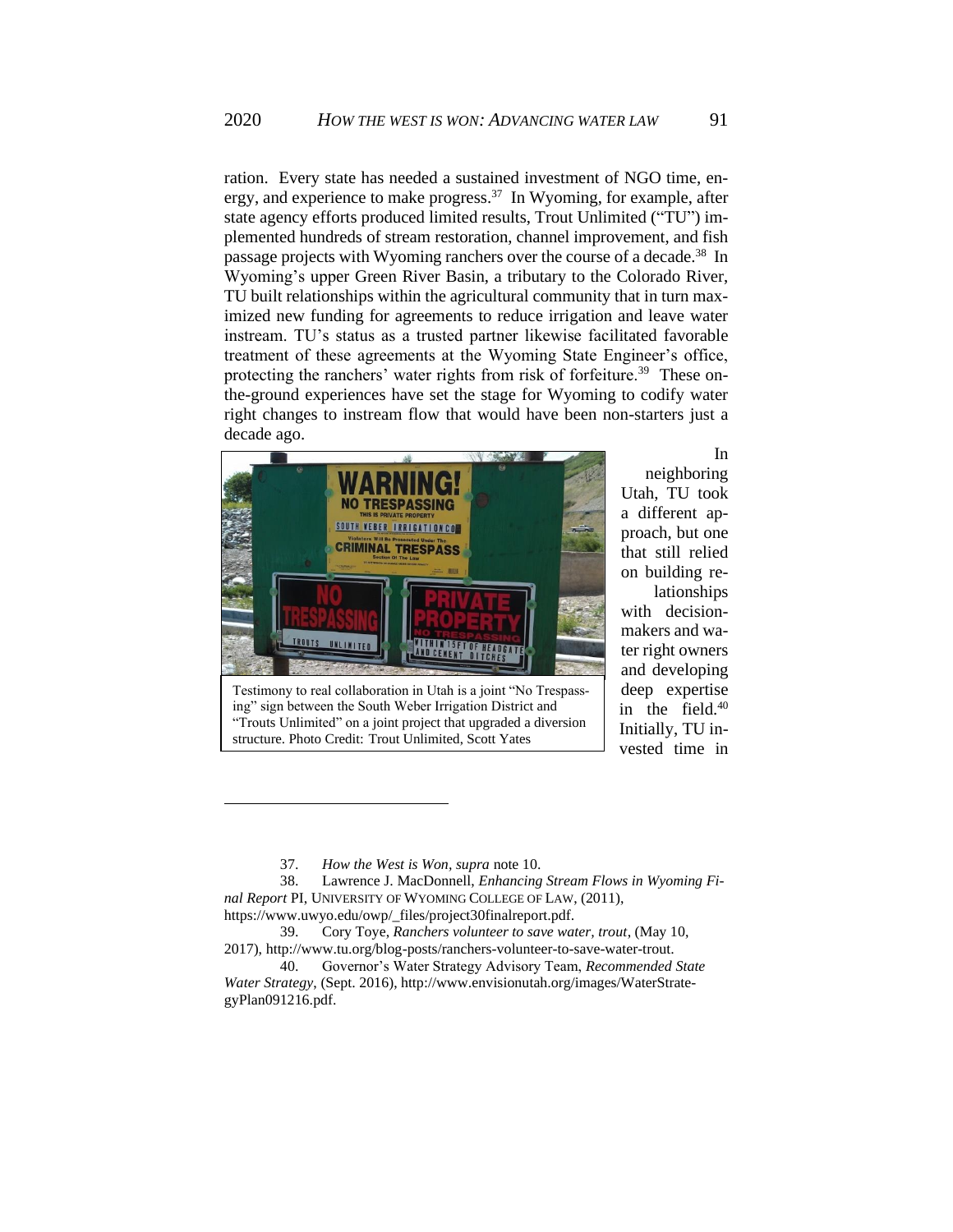expanding statutory authority for instream flow rights at the legislature.<sup>41</sup> While the resulting statutory scheme proved challenging to implement, the engagement with stakeholders and policy makers engendered by that effort, coupled with successful habitat restoration and other projects on the ground, led TU to become a trusted partner on broader water issues within the state. As a result, Utah recently enacted, with broad support, new statutory tools that help empower instream uses, including water banking<sup>42</sup> and split-season leasing.<sup>43</sup> In the case of water banking, the recognized need to keep transaction costs low, based on the experience of other western states, played a critical role in shaping the final policy.

#### $(5)$ Funding Partnerships are Key

<span id="page-12-0"></span>Successful restoration programs require one final element: funding partnerships. The Columbia River Basin provides a powerful example. Since 2002, the Columbia Basin Water Transactions Program, a publicprivate partnership between the Bonneville Power Administration and the National Fish and Wildlife Foundation (NFWF), has funded hundreds of water right changes to instream flows in Washington, Oregon, Idaho, and



The Colorado River Basin's public-private partnership to improve river flows and reservoir storage involves flow restoration efforts at a multi-state scale. Photo Credit: Russ Schnitzer

41. Lynne M. Paretchan, *Choreographing NGO Strategies to Protect Instream Flows*, Natural Resources Journal, Vol. 42, at 56–57, http://lawschool.unm.edu/nrj/volumes/42/1/04\_paretchan\_ngo.pdf.

42. S.B. 29 Water Banking Amendments (2020), https://le.utah.gov/~2020/bills/static/SB0026.html.

43. H.B. 130 Water Use Amendments (2020), https://le.utah.gov/~2020/bills/static/HB0130.html.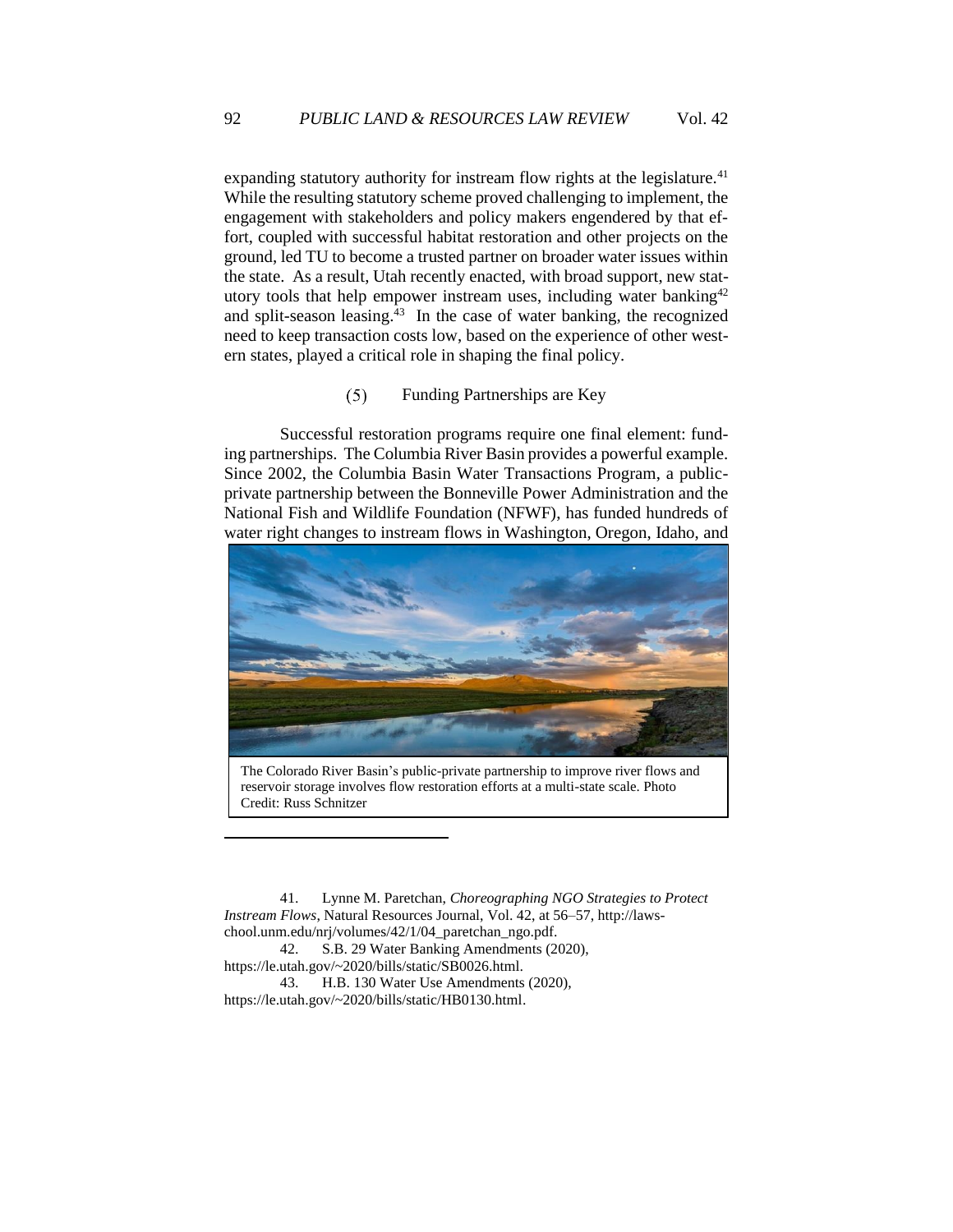western Montana to help recover threatened populations of salmon and steelhead.<sup>44</sup> A signature achievement of the program has been to support staff capacity among conservation NGOs and state water agencies, creating a new culture and expertise around instream flow restoration from the ground up. In California and Wyoming, the turning point came when NGO investments received an exponential boost from millions of dollars in the California Water Bond and the Colorado River's System Conservation Pilot Program.<sup>45</sup> Recent progress under the federal tax code also holds promise as a financing tool, with the IRS clarifying that a permanent, charitable donation of an appropriative water right entitles the donor to a tax deduction.<sup>46</sup>

Financial resources alone do not, however, guarantee success. The cautionary tale of Nevada's Walker Lake proves this point.<sup>47</sup> Prior to 2009, millions of federal dollars were spent to restore this terminal desert lake with no tangible results. Thereafter, the NFWF began building a trusted, experienced, on-the-ground staff base. This investment in local, credible staff, work with water right owners and agency decision-makers, and locally-tailored solutions turned the Walker Lake flow restoration around.<sup>48</sup>

#### <span id="page-13-0"></span>**IV.** CONCLUSION

Water is a paradox: a liquid that becomes "sticky" when transferred between uses; a resource that is intensely local with impacts far downstream. We must be precise and local, while at the same time flexible and mindful of the larger picture within our basins, agencies, and legal regimes. The evolution of instream flow and watershed restoration, where western states have sometimes progressed and sometimes faltered, but then learned lessons from those setbacks, provides reason for optimism for

<sup>44.</sup> Jared Hardner, R.E. Gullison*, Independent External Evaluation of The Columbia Basin Water Transactions Program* (2003–2006) (Oct. 7, 2007), http://www.nfwf.org/cbwtp/documents/cbwtp\_eval\_report\_10-7\_final.pdf.

<sup>45.</sup> Water Quality, Supply, and Infrastructure Improvement Act of 2014, Assembly Bill No. 1471, Ch. 188, (Cal. 2014); Colorado Water Conservation Board, *Instream Flow Program*, (May 10, 2017), http://cwcb.state.co.us/ENVIRON-MENT/INSTREAM-FLOW-PROGRAM/Pages/main.aspx.

<sup>46.</sup> Dep't. of Treasury, *2016–2017 Priority Guidance Plan*, Number 22 at 12, (Aug. 15, 2016), https://www.irs.gov/pub/irs-utl/2016-2017\_pgp\_initial.pdf.

<sup>47.</sup> Walker Basin Restoration Program, NFWF (May 10, 2017), http://www.nfwf.org/walkerbasin/Pages/home.aspx.

<sup>48.</sup> *Id*.